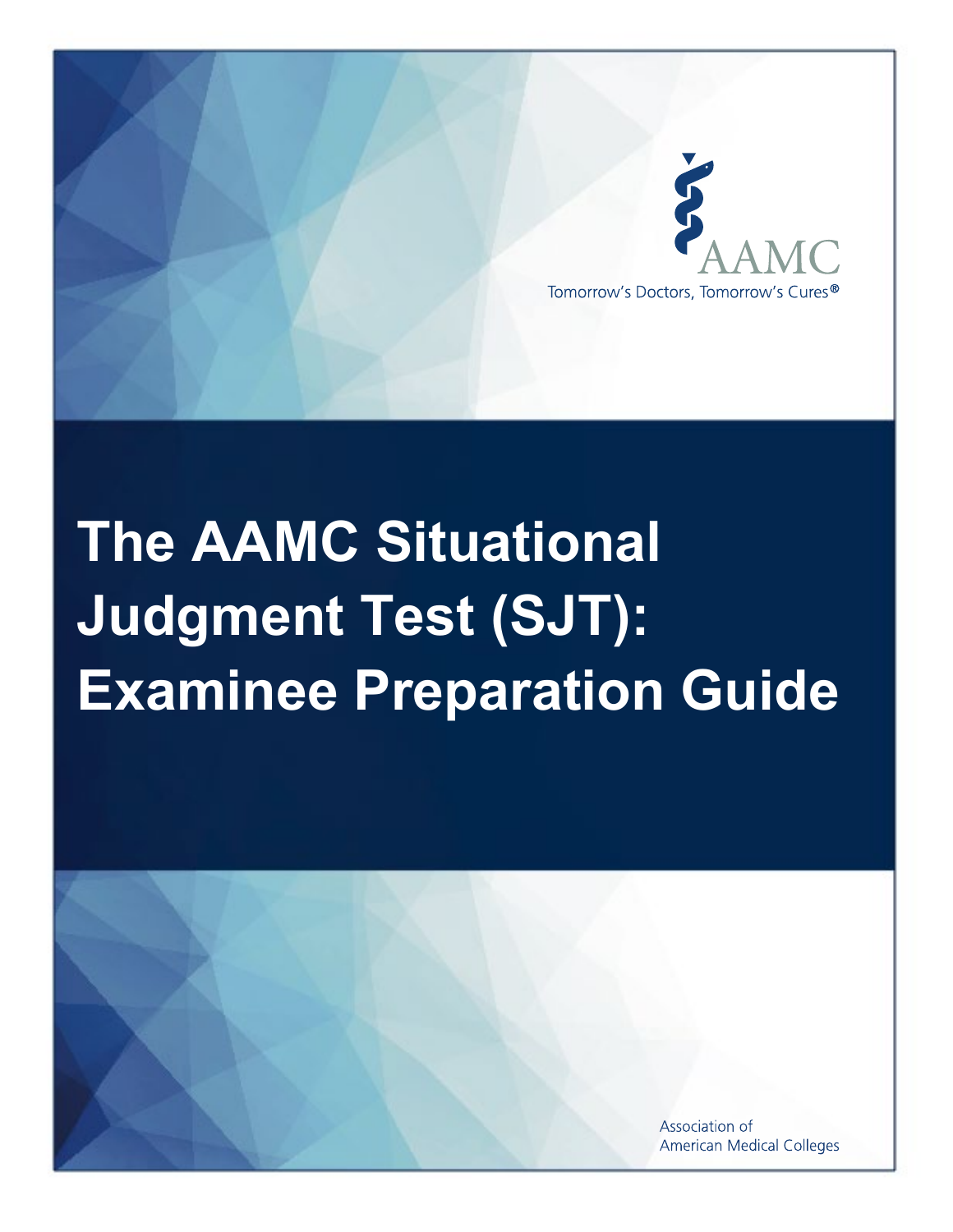## Contents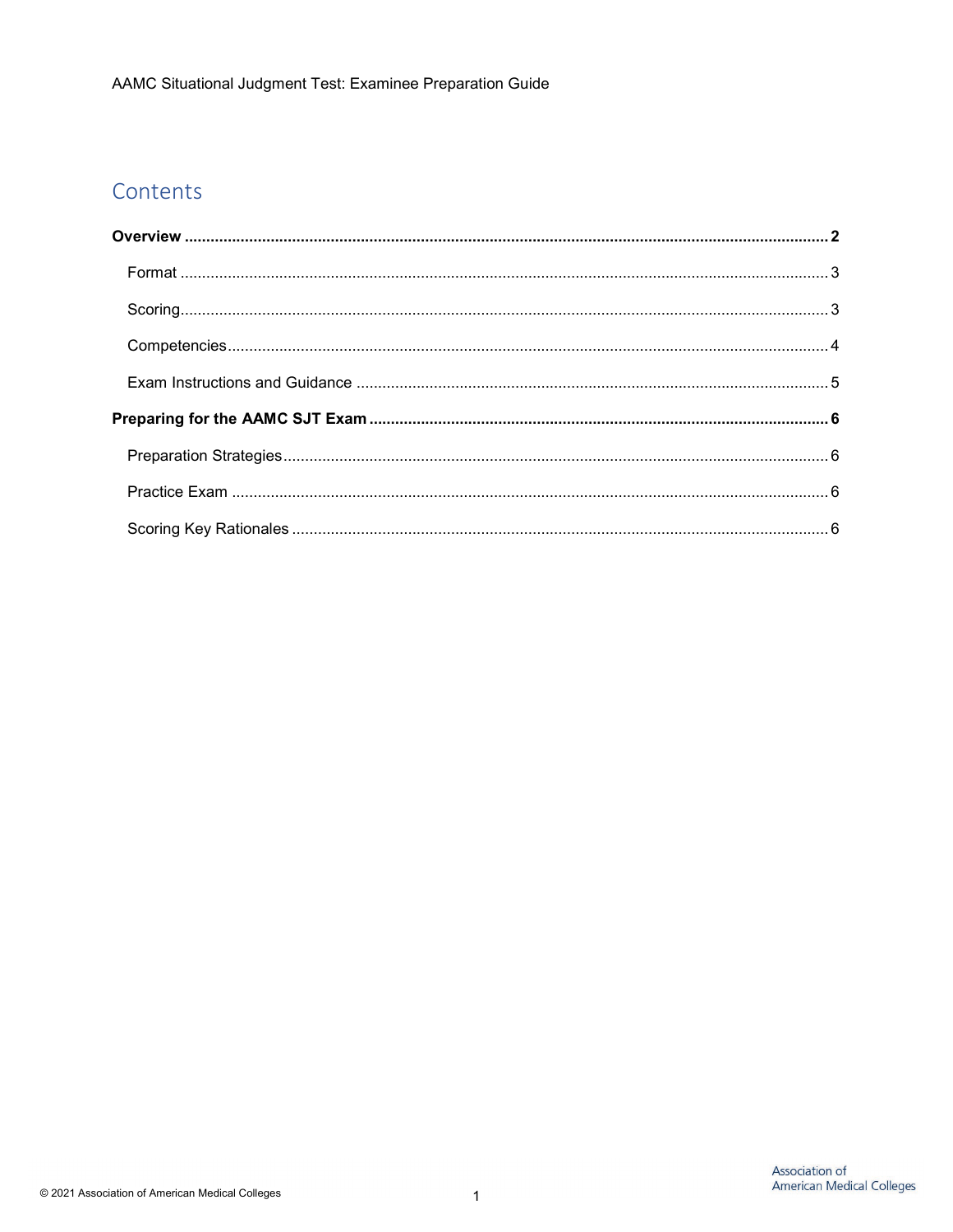# AAMC Situational Judgment Test: Examinee Preparation Guide

### <span id="page-2-0"></span>**Overview**

The AAMC Situational Judgment Test (AAMC SJT) is a standardized exam that presents a series of hypothetical scenarios students may encounter in medical school and asks examinees to evaluate the effectiveness of a series of behavioral responses to each scenario. The AAMC has collaborated with subject matter experts in the medical school community, including faculty, admissions officers, and student and diversity affairs officers to tailor the AAMC SJT exam for medical schools and ensure its validity and fairness for all applicants.

Just like students need to enter medical school with knowledge about basic science to be successful, students also need to enter with basic pre-professionalism knowledge. The AAMC SJT exam is an opportunity for you to showcase competencies that go beyond your academic readiness, such as service orientation, teamwork, resilience, and reliability. Your performance on the AAMC SJT exam will provide medical schools insight into your knowledge of effective and ineffective pre-professional behavior and potential to develop into a doctor who demonstrates compassion, empathy, and professionalism.

This document focuses on preparation advice and strategies for completing the AAMC SJT exam. Please refer to the *[AAMC Situational Judgment Test: Essentials](https://www.aamc.org/sjtessentials)* for the official policies and procedures.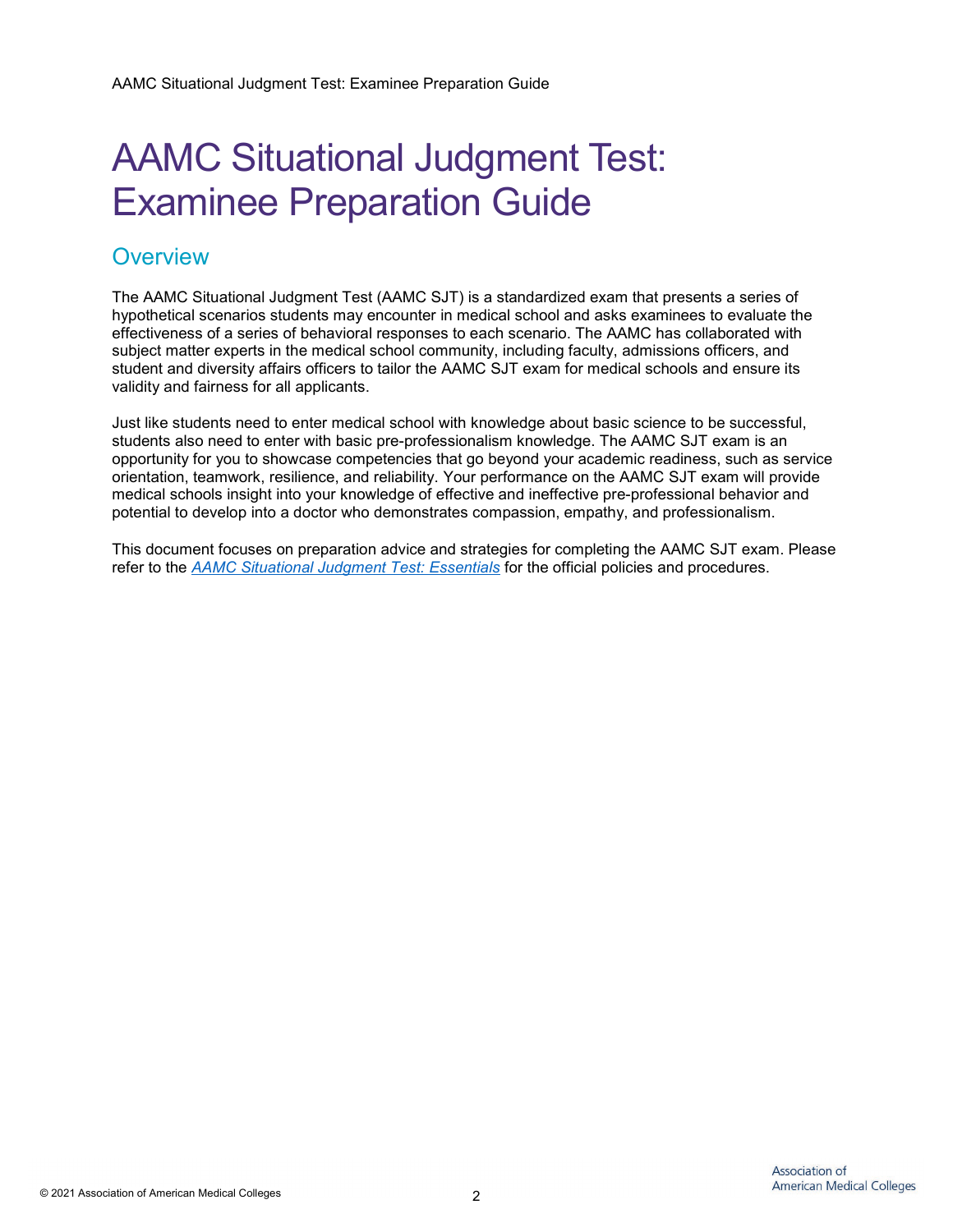#### <span id="page-3-0"></span>**Format**

The exam includes written scenario sets that present hypothetical dilemmas linked to eight preprofessional competencies. The scenarios are based on real-world situations you may experience in medical school. They are set in educational, healthcare, or other real-life settings.

Following each scenario are items (also referred to as "responses") which reflect a range of possible actions you could take in response to the dilemma presented in the scenario.

#### *Sample Scenario Set*

You are pursuing a two-week volunteer opportunity at a well-regarded local clinic. When you receive your course schedule, you realize the volunteer opportunity would conflict with your weekly required lab. This is the only time that the lab is offered this semester, so you are not able to make up the lab. Participation in the lab will count toward your grade.

*Please rate the effectiveness of each response to the situation.*

- 1. Skip your lab for two weeks to attend the volunteer opportunity.
- 2. Ask your lab instructor to identify a solution that will allow you to attend both.
- 3. Stop pursuing the volunteer opportunity so that you can attend the required lab.
- 4. Tell your lab instructor in advance that you will miss two of your scheduled lab sessions.
- 5. Attend the lab and investigate if similar volunteer opportunities are available at another time.

You will be asked to rate the effectiveness of each response using a four-point scale:

| Very Ineffective                                                                  | Ineffective                                                                  | Effective                                                                          | Very Effective                                               |
|-----------------------------------------------------------------------------------|------------------------------------------------------------------------------|------------------------------------------------------------------------------------|--------------------------------------------------------------|
|                                                                                   |                                                                              | (3)                                                                                |                                                              |
| The response will<br>cause additional<br>problems or make the<br>situation worse. | The response will not<br>improve the situation<br>or may cause a<br>problem. | The response could<br>help but will not<br>significantly improve<br>the situation. | The response will<br>significantly improve<br>the situation. |

There are 30 scenarios and 186 items on the test, and you will have 75 minutes to complete the test.

*Note on scenarios in healthcare settings.* While the AAMC SJT exam includes scenarios that are set in healthcare settings, you do not need medical knowledge, knowledge of hospital protocols, or healthcare experience to understand the scenario and accurately evaluate the effectiveness of a response. The AAMC SJT exam was designed for pre-health students to measure their pre-professionalism, not their healthcare knowledge. All test content is reviewed to ensure prior healthcare knowledge or experience is not needed to perform well on the exam.

#### <span id="page-3-1"></span>**Scoring**

Your AAMC SJT exam score is based on the extent to which your effectiveness ratings of each response (item) align with medical educators' ratings. Full credit is awarded for an item if your rating matches the medical educators' rating. Partial credit is awarded if your rating is close to the medical educators' rating.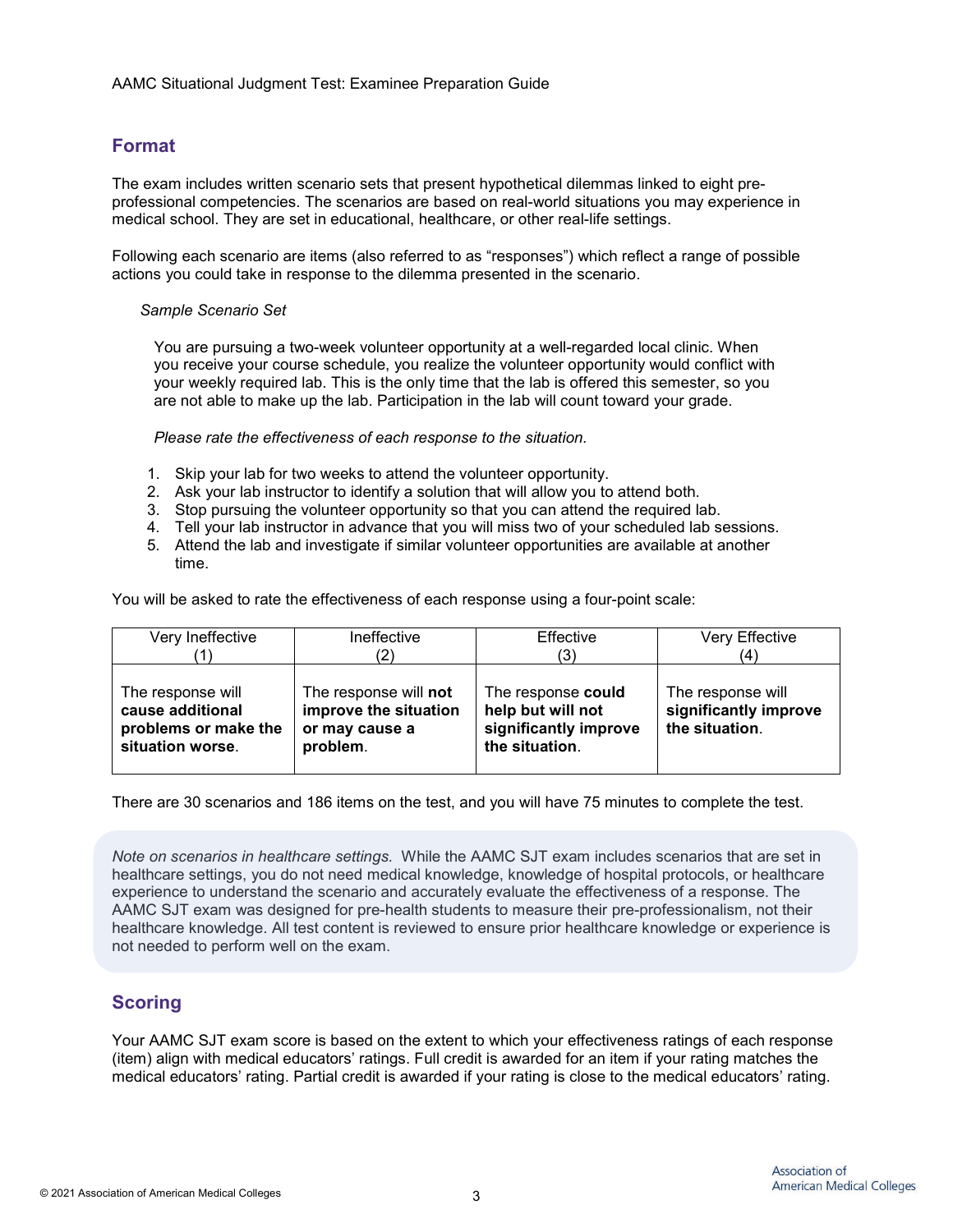#### <span id="page-4-0"></span>**Competencies**

The AAMC SJT exam assesses examinees' understanding of effective pre-professional behavior across eight [core competencies for entering medical students.](https://students-residents.aamc.org/applying-medical-school/article/core-competencies) It is helpful to keep these competencies in mind as you read scenarios and evaluate the effectiveness of items.

**Service Orientation:** Demonstrates a desire to help others and sensitivity to others' needs and feelings; demonstrates a desire to alleviate others' distress; recognizes and acts on his/her responsibilities to society; locally, nationally, and globally.

**Social Skills:** Demonstrates an awareness of others' needs, goals, feelings, and the ways that social and behavioral cues affect peoples' interactions and behaviors; adjusts behaviors appropriately in response to these cues; treats others with respect.

**Cultural Competence:** Demonstrates knowledge of sociocultural factors that affect interactions and behaviors; shows an appreciation and respect for multiple dimensions of diversity; recognizes and acts on the obligation to inform one's own judgment; engages diverse and competing perspectives as a resource for learning, citizenship, and work; recognizes and appropriately addresses bias in themselves and others; interacts effectively with people from diverse backgrounds.



*In order to assess applicants' knowledge of effective behaviors related to Cultural Competence, some scenarios include more sensitive content. While it may be a challenging topic, Cultural Competence is an important part of the foundation upon which medical schools will train their students for physician practice. The AAMC intends to measure this competency in a fair and appropriate manner. All test content is reviewed to ensure it does not contain a situation, action, or language that might be offensive or distracting to some examinees.*

**Teamwork:** Works collaboratively with others to achieve shared goals; shares information and knowledge with others and provides feedback; puts team goals ahead of individual goals.

**Ethical Responsibility to Self and Others:** Behaves in an honest and ethical manner; cultivates personal and academic integrity; adheres to ethical principles and follows rules and procedures; resists peer pressure to engage in unethical behavior and encourages others to behave in honest and ethical ways; develops and demonstrates ethical and moral reasoning.

**Reliability and Dependability:** Consistently fulfills obligations in a timely and satisfactory manner; takes responsibility for personal actions and performance.

**Resilience and Adaptability:** Demonstrates tolerance of stressful or changing environments or situations and adapts effectively to them; is persistent, even under difficult situations; recovers from setbacks.

**Capacity for Improvement:** Sets goals for continuous improvement and for learning new concepts and skills; engages in reflective practice for improvement; solicits and responds appropriately to feedback.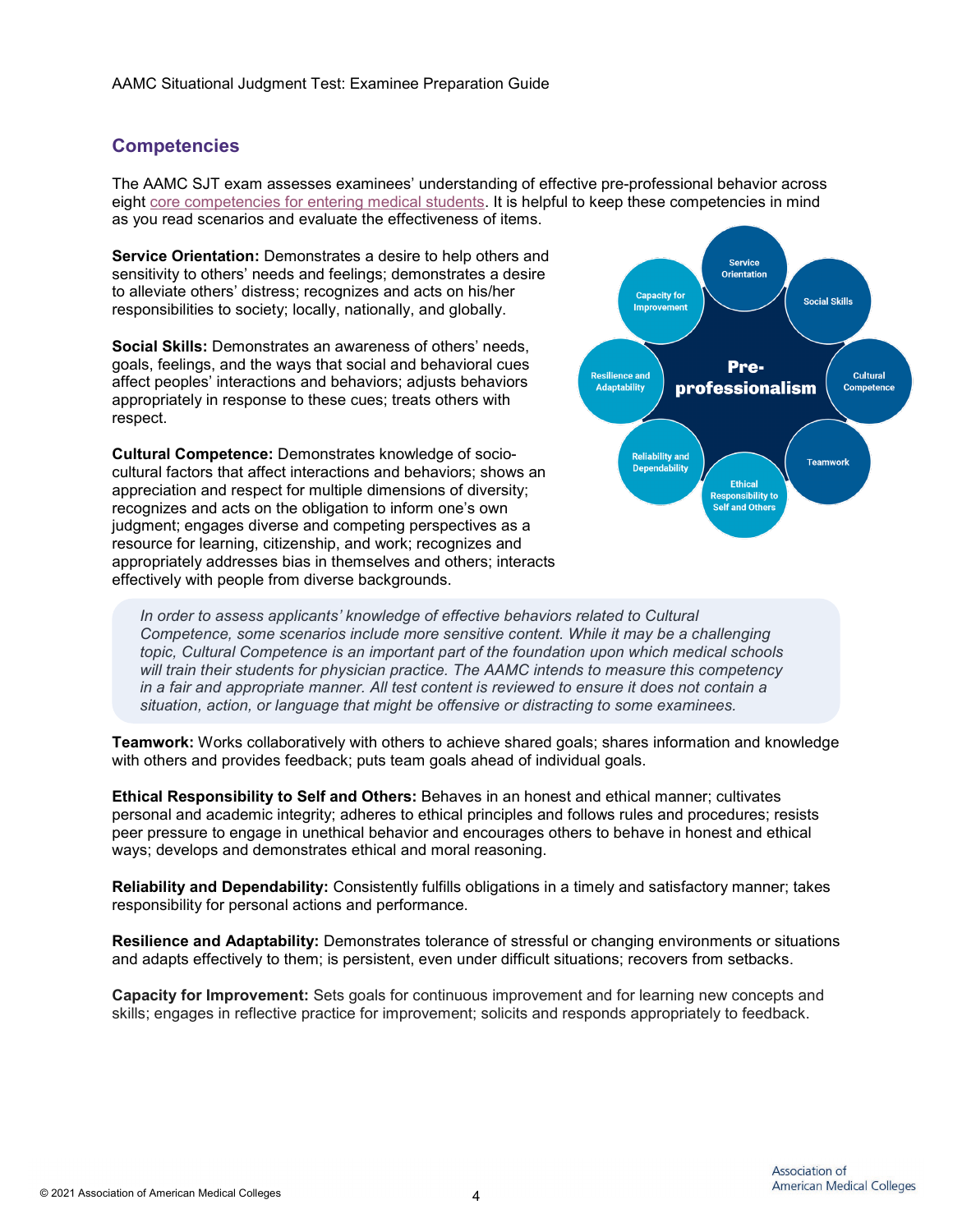#### <span id="page-5-0"></span>**Exam Instructions and Guidance**

Read each scenario and response carefully before rating the effectiveness of the response.

As you evaluate the responses, please follow the instructions and guidance below:

- Each scenario describes a situation that students may encounter during medical school. You should assume the role of a medical student in each scenario.
- Consider each response as an **immediate next step** in the scenario, unless otherwise noted.
- Everything you need to know to evaluate each response is included in the scenario and the response itself. Do not assume anything beyond what is written in the scenario or response.
- Evaluate and rate each response independently. Do not compare the responses to each other or rank order the responses.
- Within a scenario set, each effectiveness rating can be used more than once or not at all. Not all scenario sets will include responses that reflect each effectiveness rating.
- As in real life, there may be multiple ways to respond to a situation. The response you think may be most or least effective may not be present. Each scenario set includes a sample of possible responses to the situation.
- <span id="page-5-1"></span>• Some scenarios are more complex and include multiple and/or competing dilemmas. Consider the entire context of the scenario when evaluating each response. You may see similar types of responses across scenarios. Remember that a behavior that appears in two different scenarios may have different consequences based on the context in which it occurs.